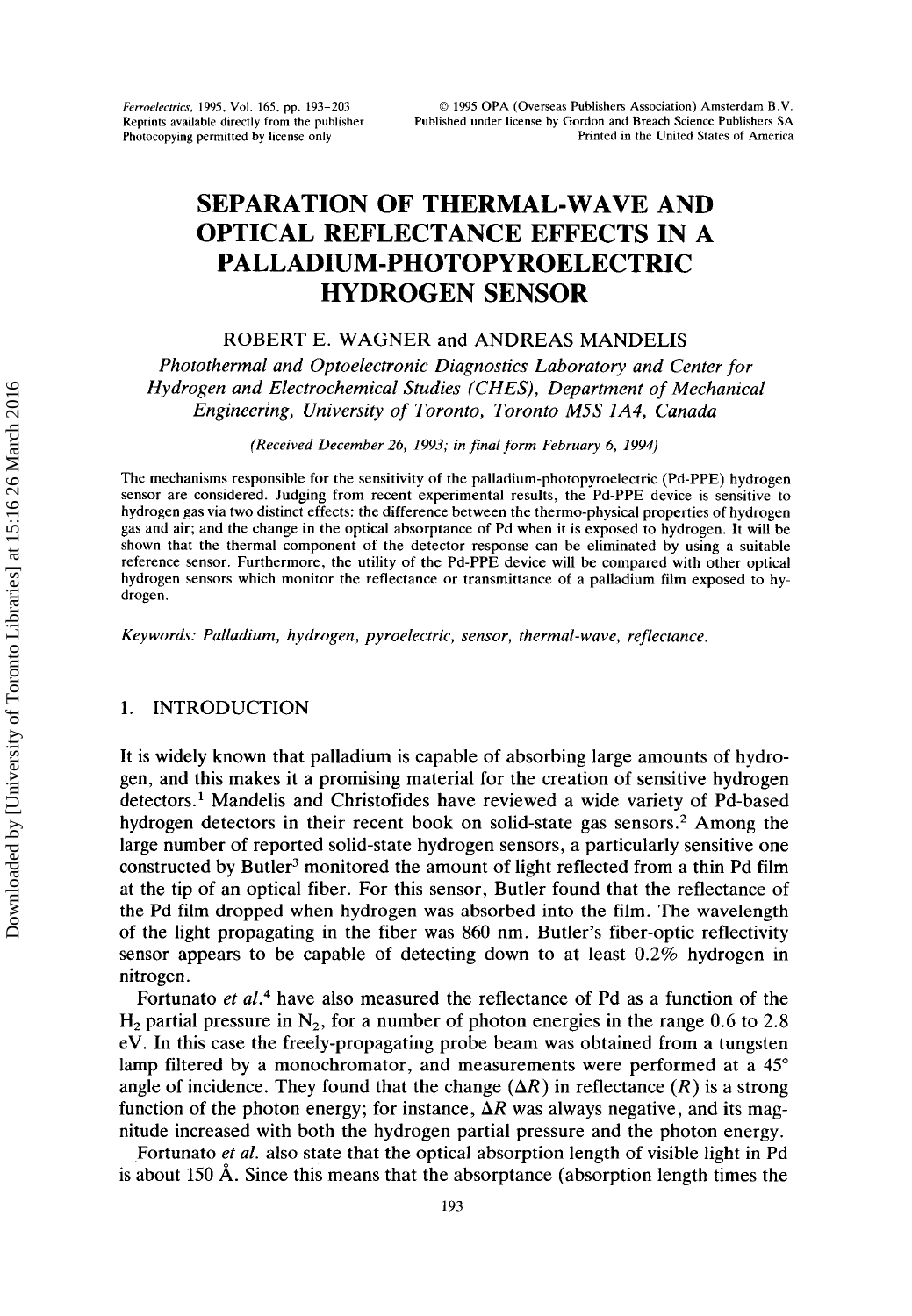absorption coefficient) is about two, the absorption coefficient  $(\alpha_1)$  for visible light is about 1.3  $\times$  10<sup>8</sup> m<sup>-1</sup>; therefore, the extinction coefficient ( $k = \alpha_1 \lambda/4\pi$ ) at 850 nm is about *8.7.* For such a large extinction coefficient, the reflectivity of a Pd/air interface must be greater than about 80%, and the minimum reflectivity of *80%*  occurs when  $n^2 = k^2 + 1$  or  $n \approx 8.757$ , where *n* is the refractive index of Pd. According to Coblentz,<sup>5</sup> the reflectivity of Pd at 850 nm is about 72%, which is somewhat lower than the minimum value of *80%* noted above. Keeping in mind this discrepancy, for the remainder of this paper it will be assumed that  $R = 80\%$ ,  $k = 8.7$ , and  $n = 8.757$ , at 850 nm. This wavelength corresponds to that used for the photopyroelectric experiments reported here.

## 2. THEORETICAL

Although it is possible to measure small changes in optical reflectance using modulation techniques, it turns out that when the sample reflectance is high, it is advantageous to measure the change in optical absorptance instead. For instance, consider a single Pd/air half-space, or an opaque thin film. If *A* is the sample absorptance, then from energy conservation we can write that  $A = 1 - R$ . Furthermore:

$$
\frac{\Delta A}{A} = -\left(\frac{\Delta R}{R}\right)\frac{R}{1 - R}.\tag{1}
$$

Fortunato *et al.*<sup>4</sup> found that for 2%  $H_2$  in N<sub>2</sub>,  $\Delta R/R$  was about  $-1.2\%$  at 850 nm, compared to the reflectivity in pure  $N_2$ ; using Equation (1), and  $R = 80\%$ ,  $\Delta A/A$ can be calculated to be *4.8%.* This example illustrates that the relative change in absorptance is greater than the relative change in reflectance when the reflectance is greater than 50%. Overall, an *R* increases above *50%,* the magnitude of *AAIA*  increases relative to the magnitude of  $\Delta R/R$ . In conclusion, when hydrogen absorption induces a change in the optical properties of a highly-reflective, opaque film of Pd, it is advantageous to monitor the sample absorptance rather than the reflectance.

There are two main methods for directly probing the optical absorptance of a sample. First, consider the transmittance of a thin Pd film. In order for a significant amount of light to be transmitted through the film, the film thickness must be less than the optical absorption length  $(\lambda/4\pi k)$ , which is about 150 Å for Pd. Furthermore, for a film with two Pd/air interfaces, the transmittance of a normally-incident, incoherent beam of light is approximately:

$$
T = (1 - R)^2 \exp(-4\pi k L/\lambda), \qquad (2)
$$

where  $\lambda$  is the wavelength, *L* is the film thickness, and *R* is the reflectance of a single Pd/air interface. Multiple reflections have been neglected in deriving Equation (2), which is valid for partially-opaque films  $(\alpha_1 L \approx 1)$ .

Fortunato *et aL4* reported that when hydrogen is absorbed in Pd, it tends to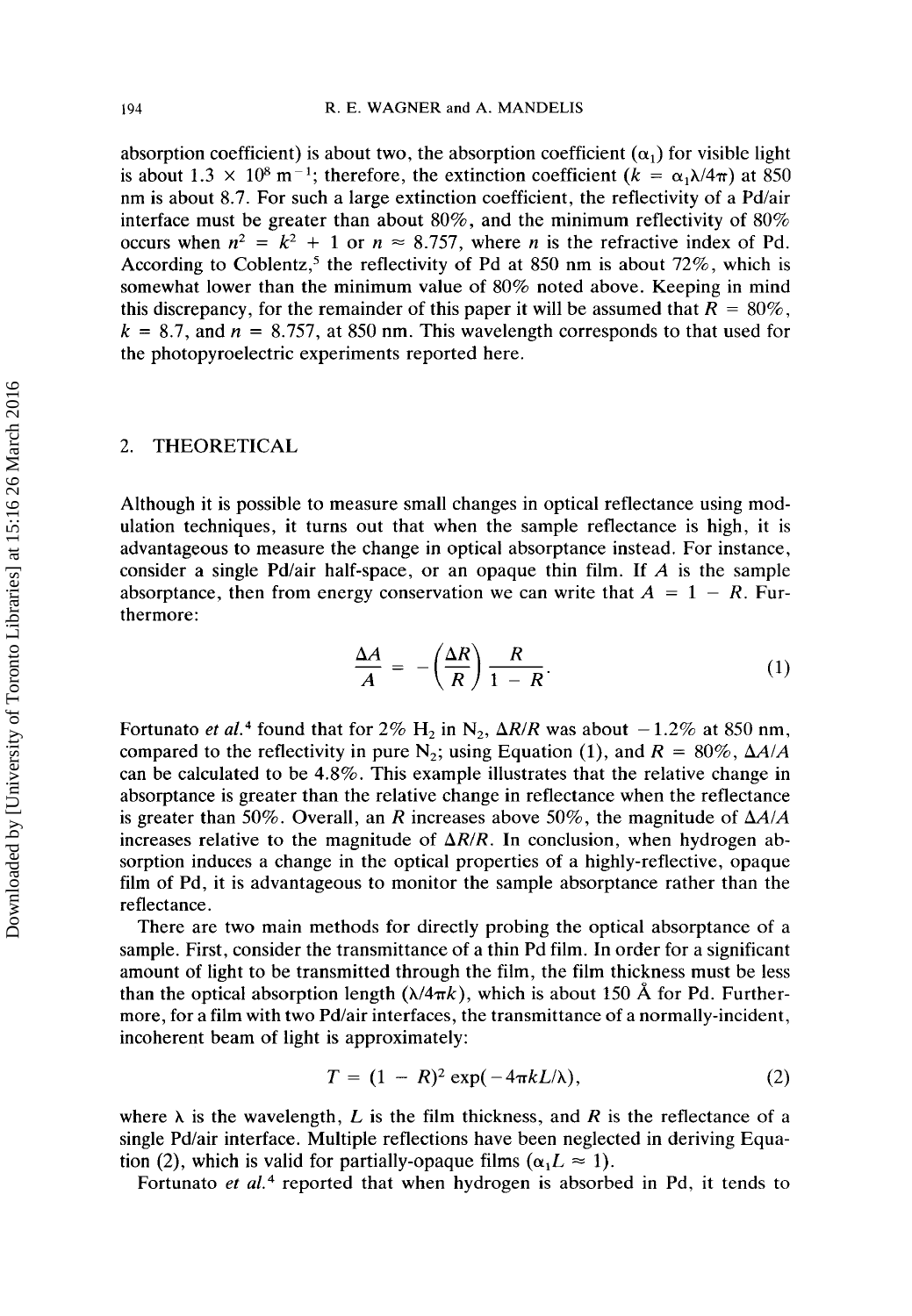decrease the extinction coefficient. Assuming that the change in refractive index is comparatively small, we can write:

$$
\frac{\Delta T}{T} \approx \frac{1}{T} \left( \frac{\partial T}{\partial k} \right) \Delta k. \tag{3}
$$

Then, using Equation *(2):* 

$$
\frac{\Delta T}{T} = \frac{-1}{1 - R} \left[ 2 \frac{\partial R}{\partial k} + \frac{4 \pi L}{\lambda} (1 - R) \right] \Delta k, \tag{4}
$$

where

$$
R = \frac{(n-1)^2 + k^2}{(n+1)^2 + k^2},\tag{5}
$$

and

$$
\frac{\partial R}{\partial k} = \frac{8nk}{[(n+1)^2 + k^2]^2}.
$$
 (6)

If  $R = 0.8$ ,  $k = 8.7$ ,  $n = 8.757$ ,  $\lambda = 850$  nm, and  $L = 100$  Å, then  $\Delta T/T =$  $-0.35\Delta k$ .

Although the transmittance technique appears to be acceptable for monitoring absorbed hydrogen, it has certain limitations. For instance, since the Pd film must be semi-opaque, one is limited to employing thin films of thickness less than about 200 **A.** On certain substrates, thin Pd films are susceptible to blistering, whereby voids are formed between the Pd film and the substrate. For example, Armgarth and Nylander<sup>6</sup> found that a 2000 Å Pd film on alumina  $(A_1A_2O_3)$  blistered in 1000 ppm hydrogen in synthetic air, while a 4000 A Pd film did not blister after a thirty minute exposure. For optical techniques such as film transmittance, the presence of blisters may not be a significant problem, although blistering is important in the case of capacitance-sensing devices,<sup>6</sup> yet in both situations it is certain to lead to irreversible sensor behavior. Finally, it should be noted that very-thin (<200 **A)**  Pd films behave quite differently from bulk-type Pd films with respect to hydrogen absorption: Frazier and Glosser' found that the concentration of hydrogen [HI in a very-thin Pd film increases gradually as the **H,** pressure is increased, while bulktype films absorb little hydrogen below a critical pressure, and then [HI increases dramatically above the critical pressure.

A second method for monitoring the optical absorptance of palladium is to use a thermal-wave technique to probe the modulated heating of the Pd due to the absorption of the modulated excitation beam. In fact, in the present case we have used a pyroelectric sensor to monitor the optical heating of a thin Pd film deposited directly onto a transparent polyvinylidene fluoride (PVDF) pyroelectric film. Our sensor typically consists of a 28  $\mu$ m PVDF film with one side coated with 500  $\AA$ of Ni/Al, and the other sicle coated with about *285* **A** of Pd. This device is inexpensive and easy to manufacture. For instance, the active Pd material is deposited directly onto the pyroelectric film, so the device is robust and compact. Also, the sensor is very durable; for Pd-film thicknesses ranging from *38* to 1000 A, no Pd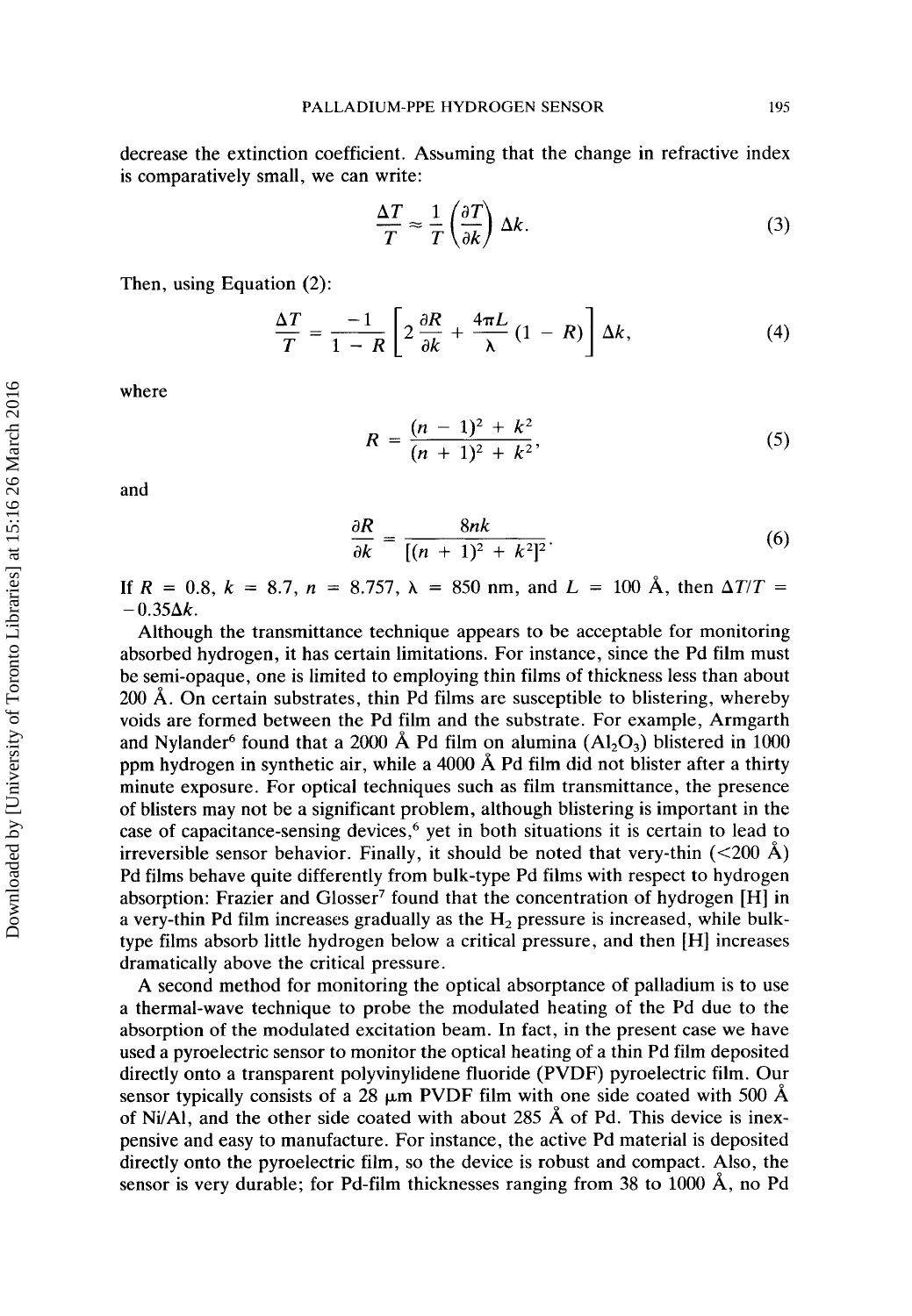delaminating from the PVDF film, or blistering occurred, even after repeated exposures to pure hydrogen.

An a.c. photopyroelectric (PPE) voltage signal is created across the PVDF film when the Pd electrode is illuminated with chopped light. Since a 285  $\AA$  Pd film is thermally very thin at the employed modulation frequency  $(\approx 10 \text{ Hz})$ , the PPE signal is proportional to the optical absorptance of the Pd film.<sup>8</sup> For small changes of the reflectance with the extinction coefficient one can write:

$$
\frac{\Delta R}{R} \approx \frac{1}{R} \left( \frac{\partial R}{\partial k} \right) \Delta k \approx 0.026 \Delta k, \tag{7}
$$

using the parameters listed after Equation (6). Furthermore, using Equation (l), which is valid for optically-thick Pd films, yields:

$$
\frac{\Delta R}{R} \approx \frac{1}{R} \left( \frac{\partial R}{\partial k} \right) \Delta k \approx 0.026 \Delta k, \qquad (7)
$$
  
\nisted after Equation (6). Furthermore, using Equation (1),  
\nally-thick Pd films, yields:  
\n
$$
\frac{\Delta A}{A} \approx \frac{-1}{1 - R} \left( \frac{\partial R}{\partial k} \right) \Delta k \approx -0.1 \Delta k, \qquad (8)
$$

using the parameters listed after Equation (6). From Equations (7) and (8) it can be seen that the fractional change of absorptance is *ca.* four times higher than that of reflectance for the same change in  $k$ .

At this point is should be noted that the fiber-optic method of Butler<sup>3</sup> measures the reflectance of a semi-opaque film of Pd; therefore, Equation (7) is not strictly valid. Instead, it is necessary to determine  $\Delta R_L/R_L$ , where  $R_L$  is the reflectance of a semi-opaque film. Ignoring multiple reflection effects, and assuming that the sample is semi-opaque  $(\alpha_1 L \approx 1)$ , it is possible to write:

$$
R_L \approx R[1 + (1 - R)^2 \exp(-8\pi k L/\lambda)],
$$
 (9)

where only the first reflection from the back interface has been considered, and R is defined in Equation (5) for normal incidence. Since, to first order,

$$
\frac{\Delta R_L}{R_L} \approx \frac{1}{R_L} \left( \frac{\partial R_L}{\partial k} \right) \Delta k, \tag{10}
$$

then

$$
R_L \stackrel{\sim}{\sim} R_L \left(\frac{\partial k}{\partial k}\right)^{\Delta k},
$$
\nthen

\n
$$
\frac{\Delta R_L}{R_L} = \left(\frac{1}{R} \frac{\partial R}{\partial k} - (1 - R) \exp(-8\pi k L/\lambda) \left[2 \frac{\partial R}{\partial k} + (1 - R) \frac{8\pi L}{\lambda}\right]\right) \Delta k.
$$
\n(11)

Using the parameters listed after Equation (6),  $\Delta R_L/R_L \approx 0.026 \Delta k$ , which is the same as  $\Delta R/R$ . Therefore, the efficiency of semi-opaque and opaque Pd films as hydrogen sensors appears to be the same, when the reflectance mode is employed, as expected from high absorptance metal layers.

Overall, the calculations performed above indicate that the most sensitive method for probing changes in the optical absorption of a Pd thin film is to monitor the transmittance, however, there may be practical difficulties. in the experimental implementation of this method. In addition, it appears that measuring the absorptance via a thermal-wave method is also quite sensitive, and easy to implement experimentally. Finally, monitoring the optical reflectance is the least sensitive method for measuring hydrogen absorption into Pd. It should be pointed out that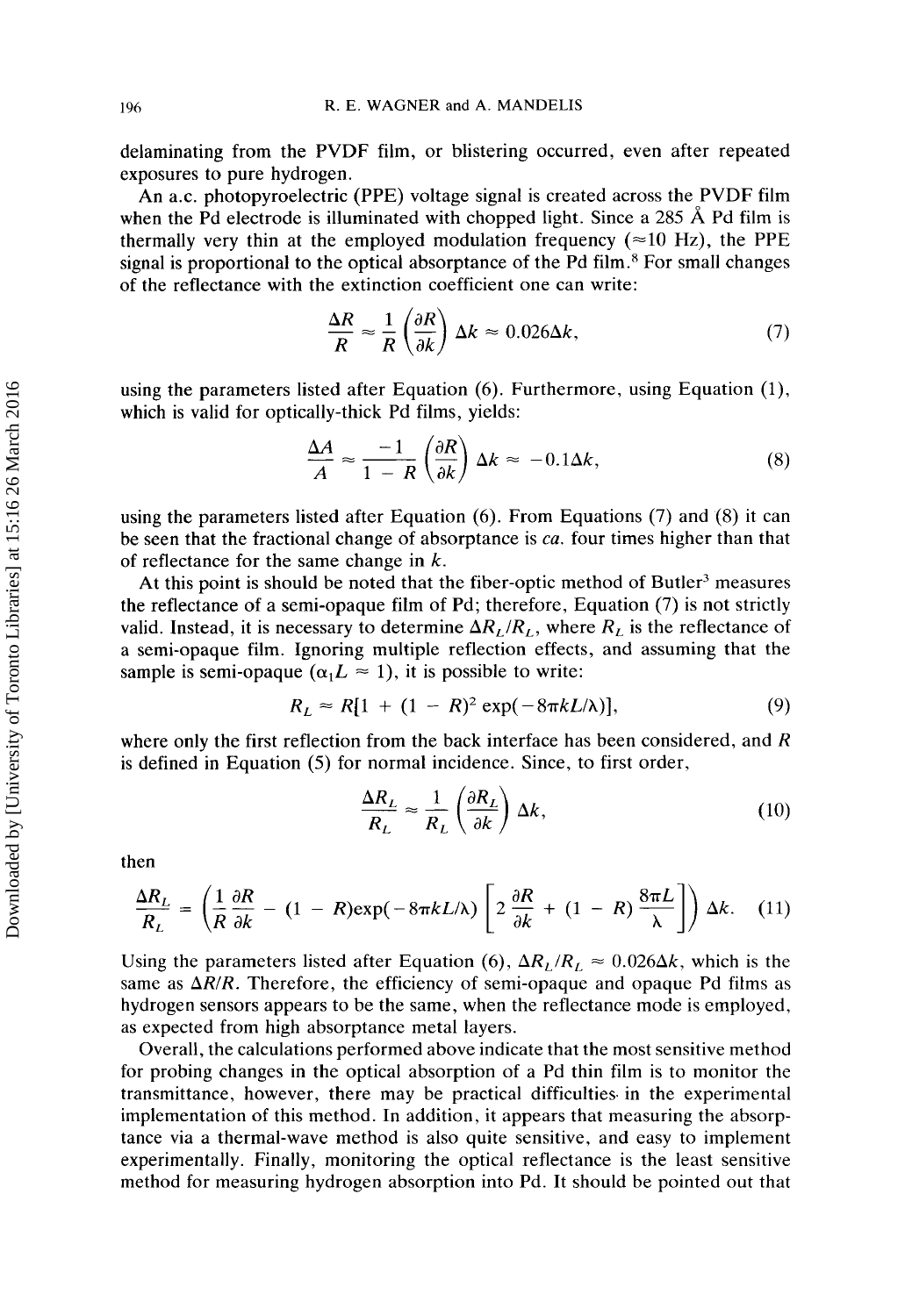although changes in the refractive index of the Pd as a result of hydrogen absorption have been neglected, even if they are included, the basic ideas presented above remain valid.

## **3.** EXPERIMENTAL RESULTS AND DISCUSSION

The experimental arrangement (Figure 1) was similar to the one used by Christofides and Mandelis.<sup>9</sup> Two separate pyroelectric elements were employed, an active sensor and a reference sensor. The active sensor consisted of a 28  $\mu$ m PVDF film<sup>10</sup> coated on both sides with 285  $\AA$  of Pd, and the reference sensor consisted of a 28  $\mu$ m PVDF film coated on both sides with 500 Å of Ni-Al. Both elements were illuminated on one face, including the Pd-coated one, with 850 nm laser light from the same GaAlAs diode laser, and both films were fully exposed to the ambient gas. Finally, both signals were pre-amplified and then fed into a lock-in analyzer. The lock-in analyzer was operated in the differential mode, monitoring the difference between the active and the reference signal. In order to maximize the sensitivity of the system electronics, when the system was immersed in pure nitrogen (or air) the pre-amplifier gains were adjusted so that the difference signal was minimized. In some cases the active signal was monitored independently, and the reference signal was ignored.

There are two reasons for which the reference sensor was employed. First, the reference sensor helped to eliminate the signal drift which normally occurs due to temporal variations in the output of the diode laser. Second, the reference sensor helped to correct the active signal for effects related to the thermal properties of the ambient gas. It is well-known that hydrogen is a much better thermal conductor than normal air; therefore, when hydrogen is added to air, the thermal diffusivity and conductivity of the air are increased. Since the thermal-wave amplitude in the cive and the reference signal. In order to<br>citive and the reference signal. In order to<br>n electronics, when the system was immerse<br>plifier gains were adjusted so that the diff<br>cases the active signal was monitored indep<br>si



**FIGURE 1 Experimental apparatus for the Pd-photopyroelectric hydrogen sensor.** In **the differential mode, the reference signal is subtracted from the active signal.**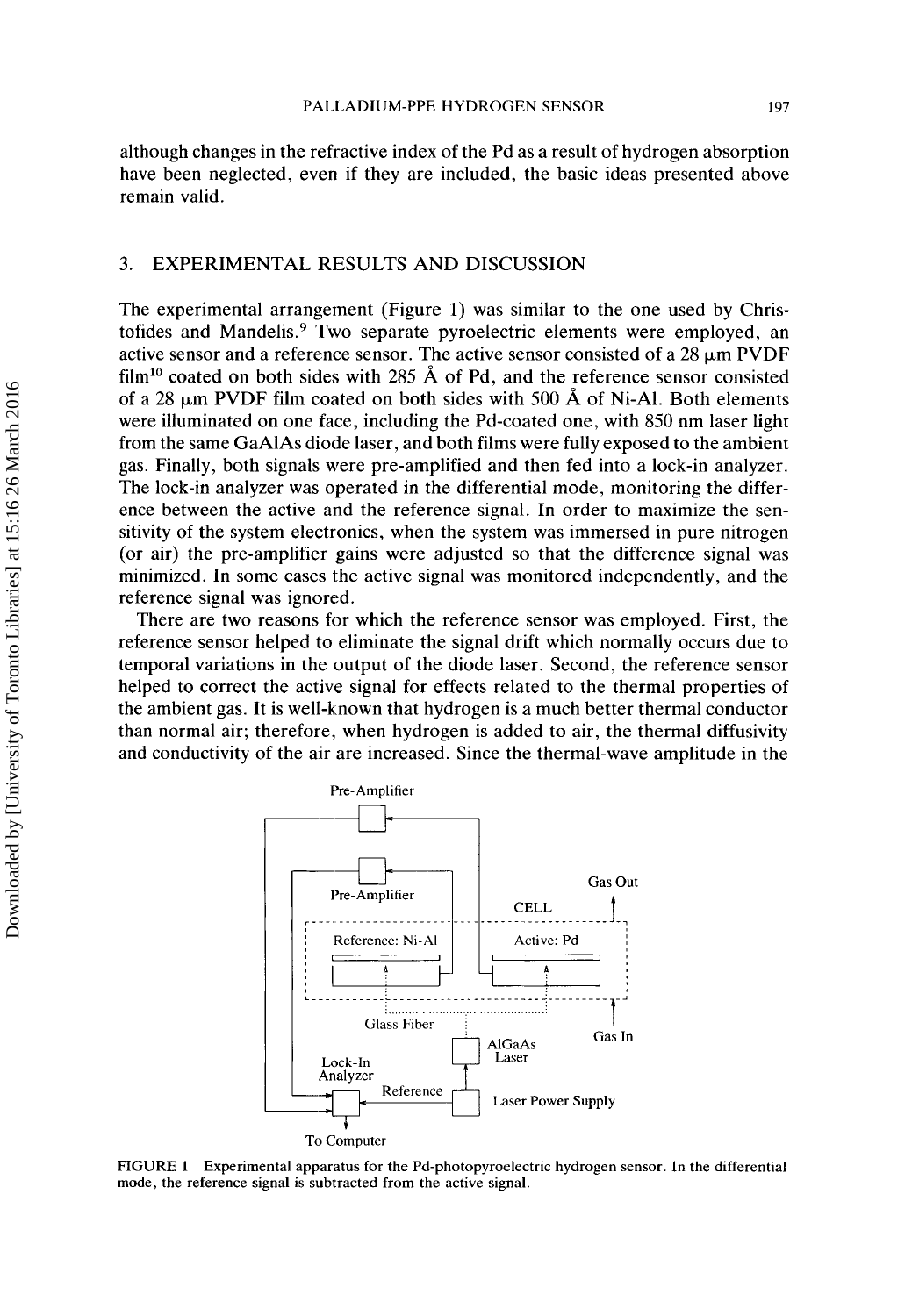

FIGURE 2 The change in active Pd-PPE signal amplitude due to the injection of various hydrogen/air mixtures into the test cell: (a) Pure hydrogen; (b) 53% hydrogen in air; and (c) **14%** hydrogen in air. Refer to text for an explanation of the figure labelling. The modulation frequency was 8 **Hz,** and the Pd thickness was 285 **A.** 

pyroelectric sensor is a function of the thermal properties of the surrounding gas, it is important to account for this effect when the signal from the active sensor is being monitored. **11,12** Henceforth, variations in the active-sensor signal due to the thermal properties of the ambient gas will be called thermal effects; on the other hand, signal changes due to hydrogen chemically interacting with the Pd-coating will be termed chemical effects.

The first selection of data which will be discussed was obtained from a series of experiments in which the active signal was monitored as the ambient gas was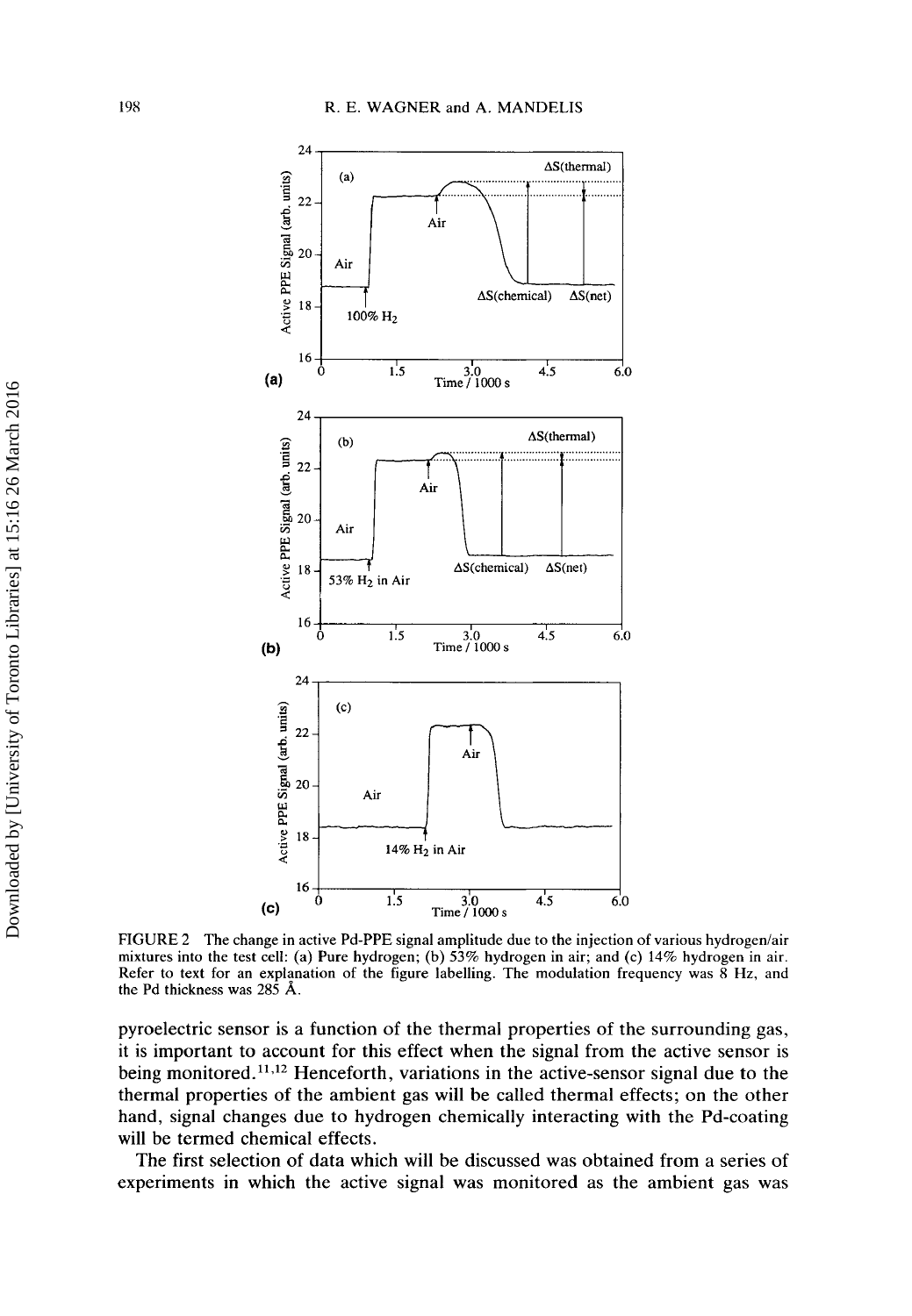changed from pure air to an air/hydrogen mixture, and then back to pure air; note that the reference signal was not monitored. Figures 2a-c show the active PPE signal amplitude for various air/hydrogen mixtures, ranging from pure hydrogen down to about  $14\%$  H<sub>2</sub> in air.

When pure hydrogen was added to the test cell (Figure 2a), the signal began to increase quickly, and within **148** seconds **a** new plateau (saturation level) was reached. When air was subsequently injected into the cell, the signal increased to a maximum, and then decreased steadily down to the original,  $pre-H_2$  level. It should be noted that when  $N_2$  was used to purge the cell instead of air, the detector signal took much longer to achieve its pre- $H_2$  level. This implies a chemical reaction between  $H_2$  and  $O_2$  which consumes the  $H_2$  embedded in the Pd matrix.

When the 53%  $H_2$  mixture in air was employed, the sample behavior was similar to that seen for the pure hydrogen, except that the signal "hump" related to the air injection was of a smaller magnitude. Finally, when **14%** H, was flowed through the cell, the signal increased by a considerable amount, but no signal increase was observed when air was injected into the cell.

The observations related to Figures  $2a-c$  can be interpreted as follows. When the  $H<sub>2</sub>/air mixtures were added to the cell, two effects transpired. First, hydrogen$ was adsorbed/absorbed into the Pd, and the Pd lattice was transformed from the  $\alpha$ -phase to the  $\beta$ -phase; this effect is known to occur when [H<sub>2</sub>] is about 2\% in nitrogen at 100 kPa.<sup>1</sup> (For air/ $H_2$  mixtures, the phase transition should occur at higher hydrogen concentrations, because oxygen tends to remove adsorbed hydrogen from the surface of the Pd.) The formation of the  $\beta$ -phase is, therefore, expected to have caused the sample reflectance to decrease, leading to an increase in the sample absorptance, and hence, to a larger PPE signal. Since  $[H_2]$  was much greater than 2% in Figures 2a–c, it is believed that the  $\alpha$ - $\beta$  phase transition occurred in all three cases.

In addition to the chemical effect described above, the photopyroelectric signal was altered by a second counteracting mechanism, a thermal heat-loss effect. When hydrogen was added to the cell gas, the sensor signal decreased because the higher thermal conductivity of the gas increased the thermal coupling coefficients at the PVDF-gas interface and caused more heat to be lost from the sensor, resulting in a smaller thermal-wave amplitude.<sup>11,12</sup> Figures 2a-c will be re-examined, taking into account the ideas presented above.

First, the magnitude of the thermal effect for pure hydrogen,  $\Delta S$ (thermal), is represented by the height of the "hump" with respect to the post- $H_2$  plateau, as depicted in Figure 2a. The time-dependence of this effect can be understood by considering that when air was injected into the cell, the thermal properties **of** the ambient gas changed quite quickly, but a much longer time **was** required for the hydrogen atoms to leave the Pd sample than it originally took for the H atoms to be absorbed. Therefore, in this case the thermal and chemical effects can be separated because they show a much different time response. On the other hand, when hydrogen was initially added to the cell, it was not possible to isolate the two effects because they had roughly the same time response. The magnitude of the chemical effect for pure hydrogen,  $\Delta S$ (chemical), is represented by the distance from the pre- $H_2$  level to the top of the "hump," as depicted in Figure 2a.

With respect to the data shown in Figure 2b  $(53\% \text{ H}_2)$ , it should be apparent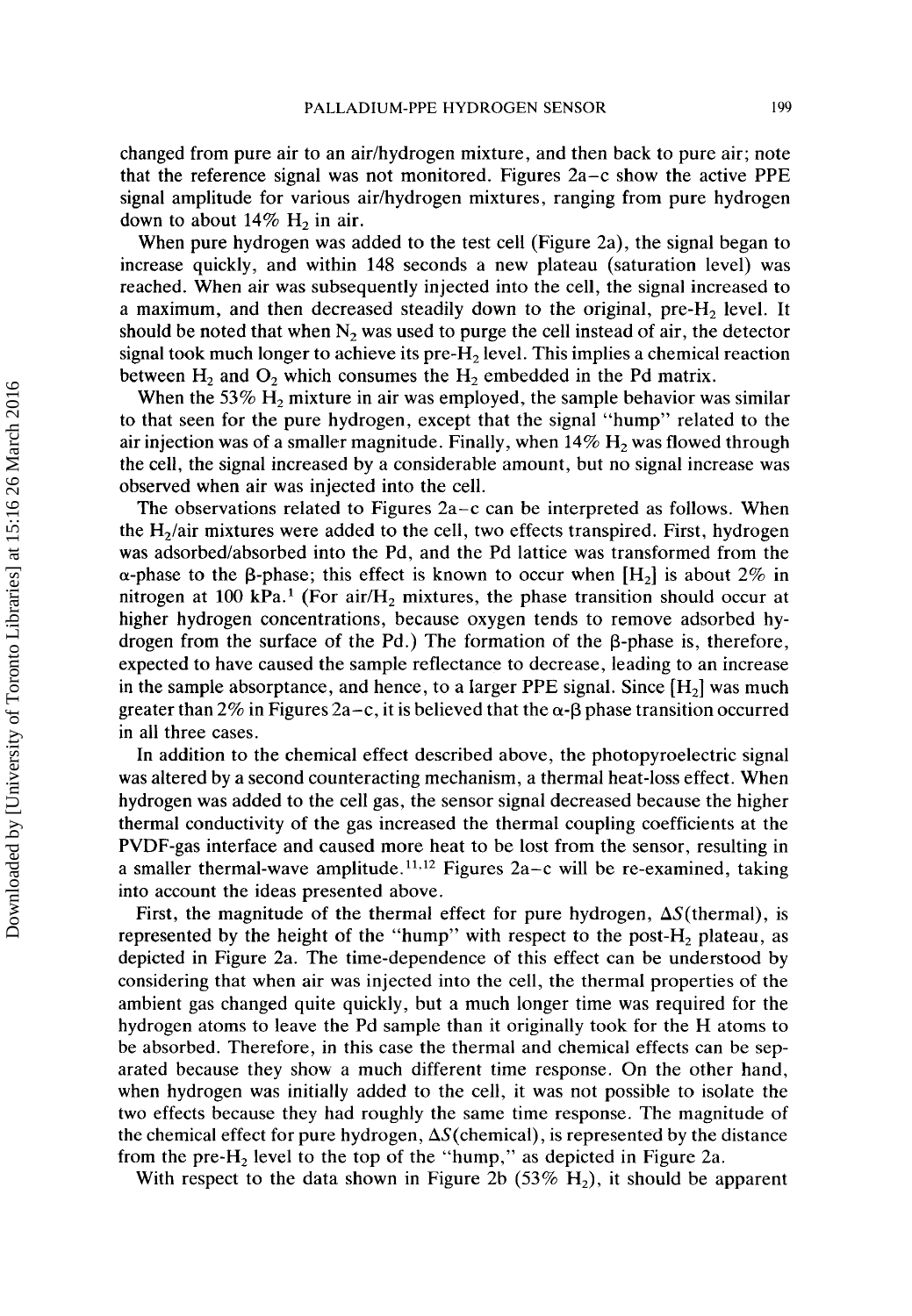that the fractional change  $\Delta S$ (thermal) of the thermal effect is smaller relative to the fractional change  $\Delta S$ (chemical) of the chemical effect, when compared with the data of Figure 2a. This is due to the fact that the thermal effect is a strong function of the hydrogen concentration, while the chemical effect is almost independent of  $[H_2]$  above 4%, since the  $\alpha$ - $\beta$  phase transition is complete for any  $[H_2]$ above  $\approx$  2% in nitrogen. Finally, Figure 2c shows that the thermal effect is negligible compared to the chemical effect for  $[H_2]$  < 14%.

Figure 3 shows a plot of  $\Delta S$ (chemical) versus [H<sub>2</sub>] in air, derived from the data of Figures 2a-c. This figure indicates that the increase in optical absorptance due to the  $\alpha$ - $\beta$  phase transition causes the sensor signal to increase by about 22% when  $[H_2]$  > 14% in air. Furthermore, note that when 2%  $H_2$  in N<sub>2</sub> was injected into the cell, the chemical effect caused the signal to increase by about **9%,** which is a much larger change than was seen by Fortunato *et al.*<sup>4</sup> ( $-1.2\%$ ) during their monitoring of optical reflectance changes for a 1000 A Pd film deposited on a quartz substrate exposed to  $2\%$  H<sub>2</sub> in N<sub>2</sub>. Therefore, it appears that the thermal-wave method described in this paper is indeed a more sensitive method of monitoring



FIGURE 3 The dependence of the chemical component of the active Pd-PPE signal,  $\Delta S$ (chemical), upon the concentration of hydrogen in air *(0)* or nitrogen *(0).* AS(chemica1) is expressed as the percentage change of the active Pd-PPE amplitude following the injection of the hydrogen-containing mixture. The modulation frequency was 8 Hz, and the Pd thickness was *285* **A.** 



FIGURE 4 The dependence of the chemical component of the active Pd-PPE signal,  $\Delta S$ (chemical), upon the thickness of the palladium layer. In all cases, pure hydrogen was used to induce  $\Delta S$ .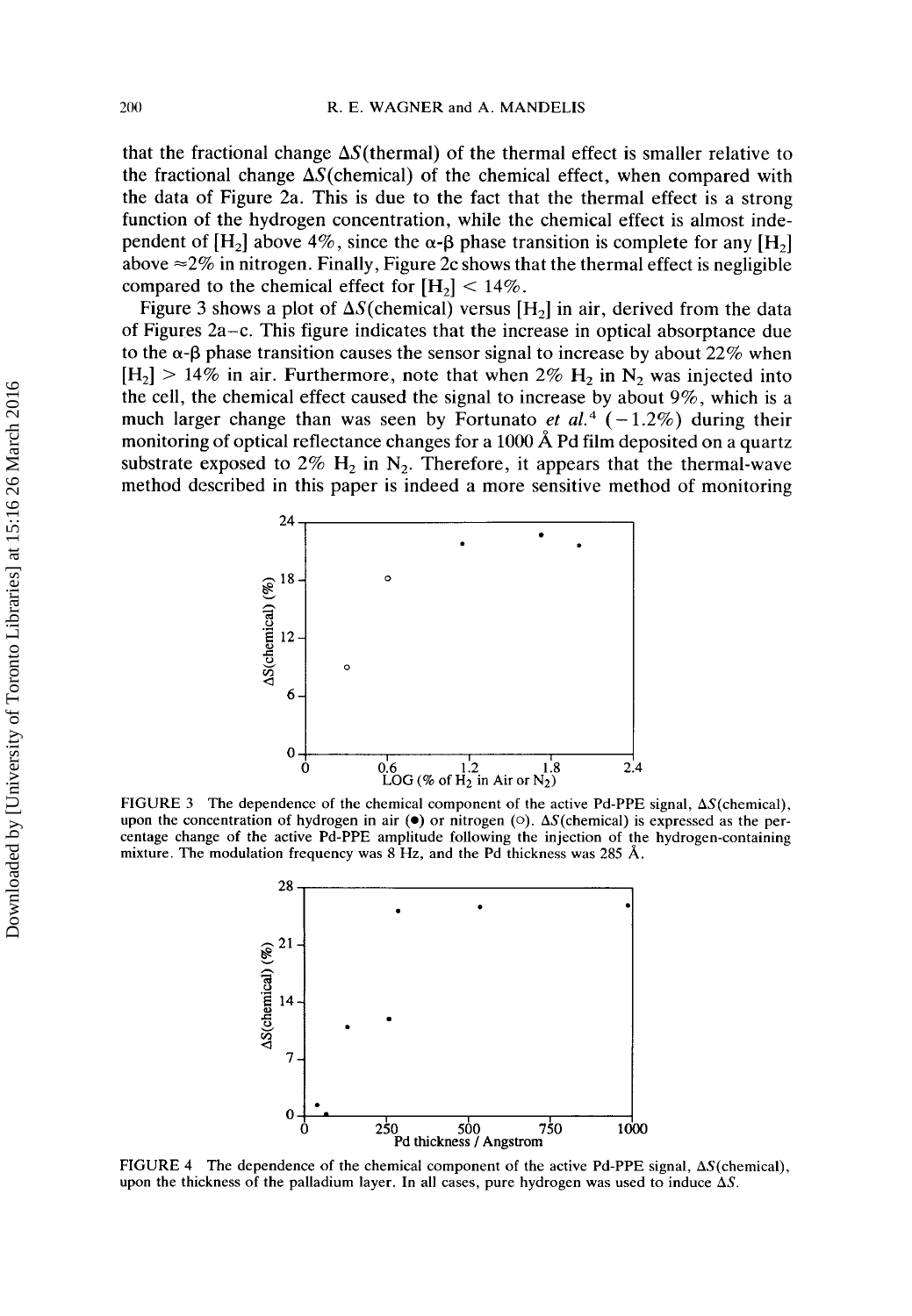

FIGURE 5 The change in the differential Pd-PPE signal amplitude due to the injection of pure hydrogen into the test cell. The modulation frequency was 8 Hz, and the Pd thickness was 285 **A.** 



FIGURE 6 The time dependence of the differential Pd-PPE signal amplitude following the injection of **4%** hydrogen in nitrogen into the test cell. For curve #1, the 285 **A** Pd layer had never been exposed to pure hydrogen; for curve  $#2$ , the film had been exposed once to pure hydrogen, and for curve  $#3$ , twice to pure hydrogen. The modulation frequency was 8 Hz.

changes in optical properties than the reflectance technique, as borne out by the theoretical considerations of the previous section.

It is interesting to note that Butler<sup>3</sup> observed that  $\Delta R/R = -6.5\%$  for 2% H<sub>2</sub> in  $N_2$ , which is also a much larger change than was seen by Fortunato *et al.*,<sup>4</sup> although less than the present sensor. This may have been due to the fact that Butler used a 150 **A** Pd film, while Fortunato *et af.* used a bulk-type material. In fact, Frazier and Glosser<sup>7</sup> indicate that very-thin and bulk-type Pd films show quite different hydrogen absorption isotherms. Overall, it is not clear why Butler's fiberoptic reflectance sensor showed a much larger relative response than was observed by Fortunato *et al.*<sup>4</sup> Butler further observed a  $\Delta R/R$  of  $-8\%$  for 10% H<sub>2</sub> in N<sub>2</sub>, while our PPE sensor gave a signal increase of at least 22%.

In order to examine the effect of varying the thickness of the Pd layer upon the chemical signal, **a** number of experiments were carried out using PVDF electrodes with different thicknesses of Pd; like the experiments presented in Figures  $2a-c$ , no reference sensor was employed. In summary, under 100% H, exposure in nitrogen it was found that the chemical signal was a strong function of the Pd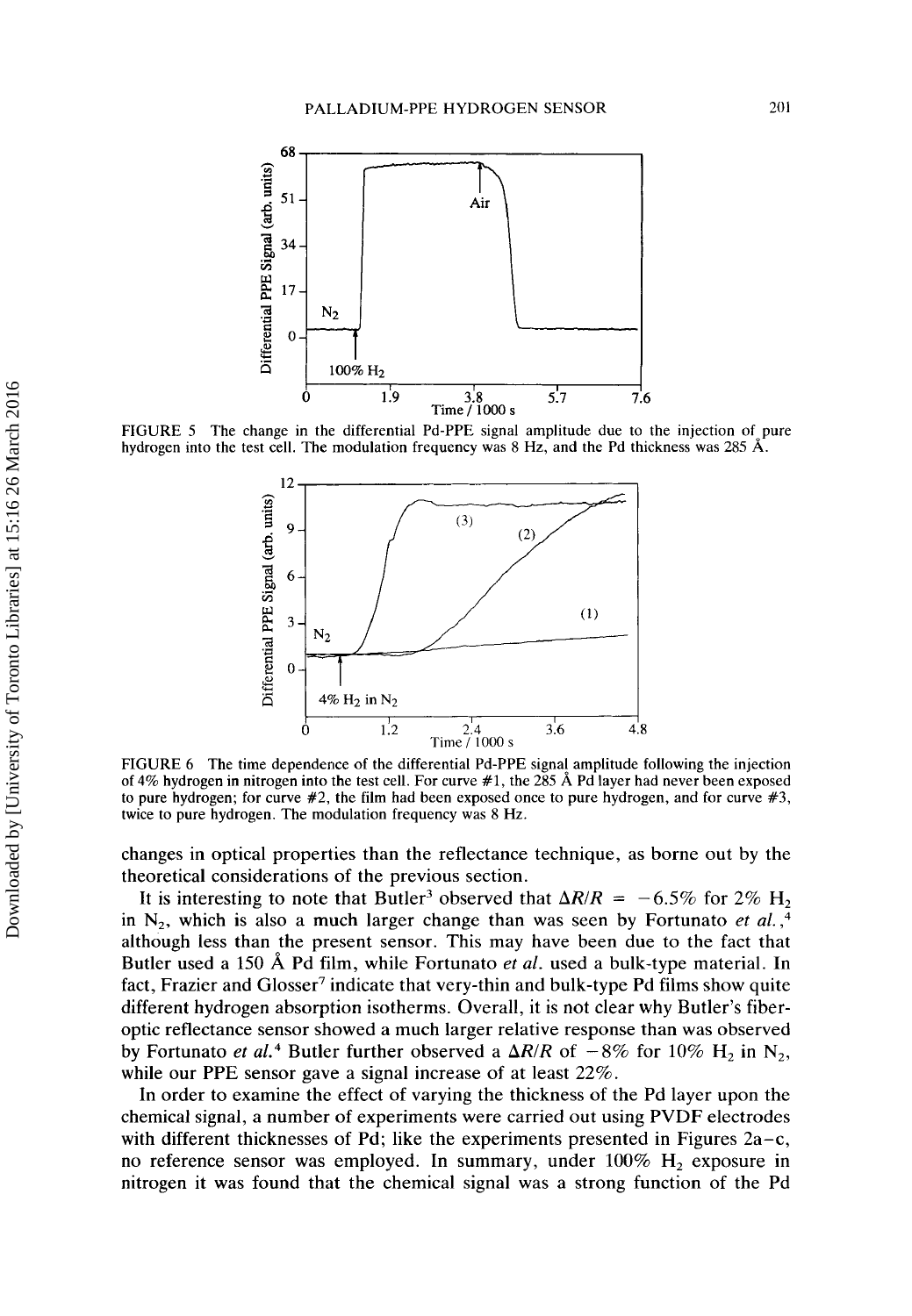thickness. For instance, Pd layers of **38** and **65** A showed almost no chemical effect in pure hydrogen; Pd layers of thickness **130** and **256** A showed about a 11.5% signal increase in pure hydrogen; and Pd layers of thickness **285, 534,** and **985** A displayed about a **25%** signal increase in pure H,. These results are consistent with the data of Frazier and Glosser<sup>7</sup> who showed that for thin Pd films  $(<520 \text{ Å})$ , the transition to the  $\beta$ -phase is retarded. Since our chemical signal is most likely related to the change in optical properties due to the  $\alpha$ - $\beta$  phase transition, it is not surprising that we observed no chemical effects for the thinnest Pd films which do not easily transform to the B-phase.

If  $\Delta S$ (chemical) for pure hydrogen is plotted versus the Pd thickness, Figure 4, it becomes apparent that the curve is discontinuous rather than smooth. It is presently unclear why, for instance, the **256** A Pd film showed the same response as the 130 **A** Pd device, rather than a response closer to that obtained for the **285 A** Pd film. It is possible that variable conditions of Pd deposition on different PVDF films and/or different polarization profiles contributed to the non-smooth data shown in Figure **4.** 

In order to eliminate thermal effects from the active detector response in realtime, experiments were carried out using the aforementioned reference sensor, which was known to be chemically non-reactive. Figure **5** shows data obtained when the 285 Å Pd film sensor was cycled between nitrogen, hydrogen, and air. It can be seen that the reference sensor effectively eliminated the thermal "hump" which was prominent in Figure 2a.

The final set of results to be discussed is given in Figure **6,** which shows the response of the 285  $\AA$  Pd film sensor to 4%  $H_2$  in  $N_2$ , for three separate experiments. It should be apparent that the dynamic response of the sensor is very different in the three experiments presented, although the partial pressure of hydrogen is the same. The curve with the slowest time response  $(\#1)$  corresponds to the Pd film before it had been exposed to pure hydrogen. The curve with the intermediate time response **(#2)** had been exposed once to pure hydrogen, and the curve with the fastest response *(#3)* had been exposed twice to pure hydrogen. This type of film conditioning has been reported previously.<sup>9</sup> It is our belief that when the sample undergoes the  $\alpha$ - $\beta$  phase transition upon exposure to pure hydrogen, microcracks are formed in the Pd which increase the surface area of the Pd film. The greater disorder of the surface increases the catalytic activity of the surface with respect to the adsorption and dissociation of  $H_2$  molecules.<sup>13</sup>

## **4. CONCLUSIONS**

In this paper we have demonstrated a photopyroelectric hydrogen sensor which is sensitive to the optical absorptance of a thin Pd layer which is deposited on PVDF pyroelectric film. This device is more sensitive to changes in the optical properties of Pd than sensors which measure the reflectance of a Pd film. An elementary optical model was developed for a thin, highly-reflective metal film to show that both the absorptance and the transmittance are more sensitive to changes in the extinction coefficient than is the optical reflectance. The present PPE sensor has been characterized to a significant extent, and the thermal and chemical components